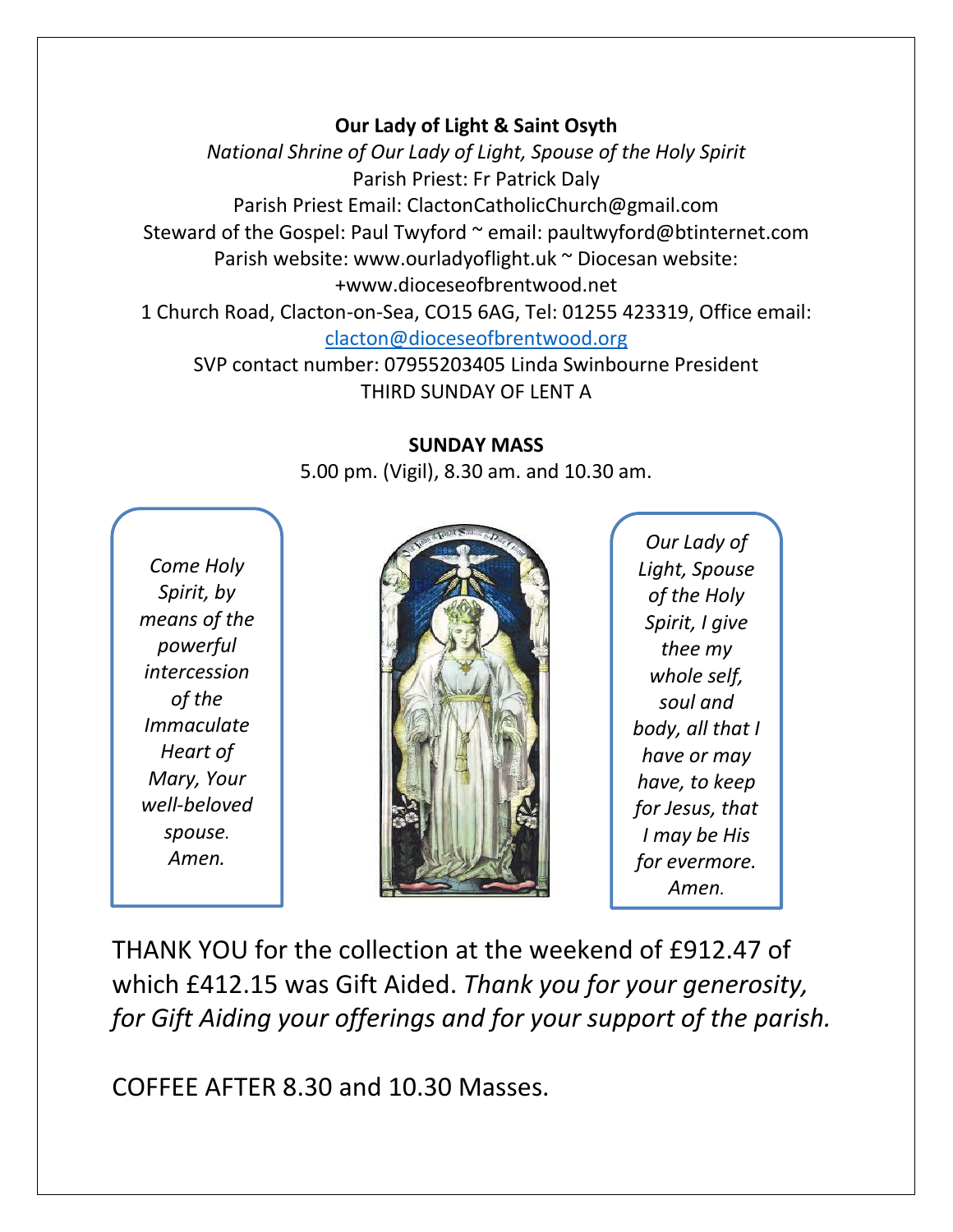FAMILY FAST DAY: A total of £386.84 has been sent to CAFOD following the second collection. Thank you for your generosity.

OFFERTORY COLLECTION: Please place your offerings in the orange buckets located at the doors of the church. I have suspended the passing of the collection bags due to the coronavirus. You may like to pay your offering by standing order. The parish bank details are: Catholic Church Clacton on Sea, sort code 401322, acct 41020463. Members of the gift-aid scheme should quote their name and gift aid number.

STATIONS OF THE CROSS: Every Friday in Lent at 7.00 pm. I have invited the members of the other Christian Churches in Clacton to join us. Please bring your children as it is very important that they experience this ancient devotion.

NEXT BAPTISM COURSE: Will be on Monday 23rd and 30<sup>th</sup> March at 7.30 pm. Please speak to Fr Patrick after Mass if you wish your child to be baptised.

ST MICHAEL'S CONVENT: There will be no further public Masses at St Michaels until further notice.

LOURDES: Four of our youth are going to Lourdes in July to help the sick and disabled and need funds. Easter raffle tickets for a Fair-Trade Egg will be available after all Masses. Please place any unwanted books in the box at the back of the church for a book and cake sale. Thank you.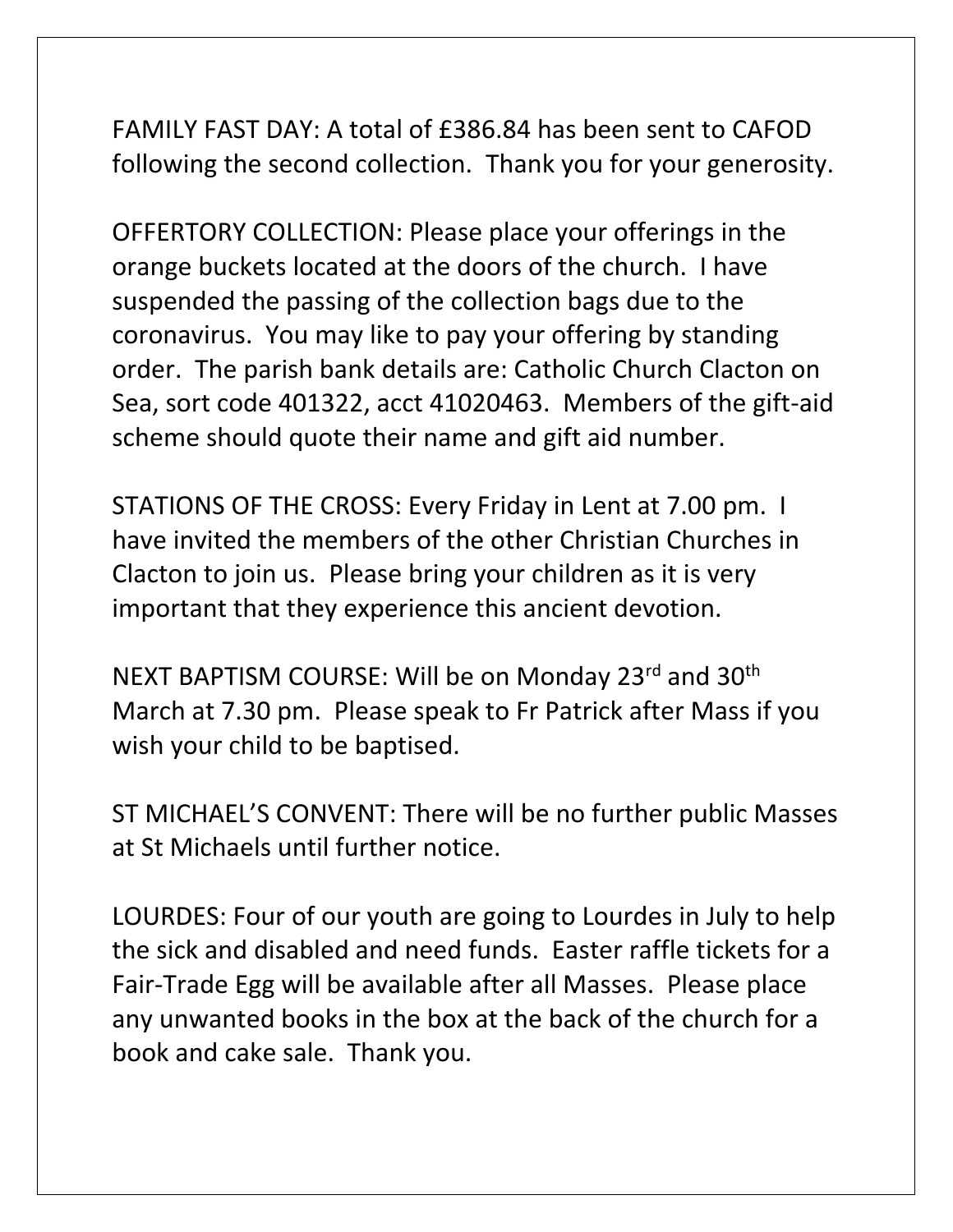LOTTERY NUMBER: 12 – Two winners: Liz McConnell & Kevin Norton

GIFT AID NEW TAX YEAR: Please take your envelopes from the back of the Church. For those who pay by standing order; smaller boxes are available for  $2<sup>nd</sup>$  collections - you must put your number on the envelopes. Thank you.

| Saturday 14th March             | 9.00 am.    | <b>CONFESSIONS</b>                   |
|---------------------------------|-------------|--------------------------------------|
|                                 | $9.45$ am.- | Rosary & Adoration of the            |
|                                 | 10.40 am.   | <b>Blessed Sacrament.</b>            |
|                                 | 11.00 am.   | MASS: Carla Zaropp RIP               |
|                                 |             | $(E \text{ Cox})$                    |
|                                 | $1.00$ pm.  | <b>WEDDING: Russell Doherty and</b>  |
|                                 |             | Amy Smith                            |
| Saturday 14 <sup>th</sup> March | 4.00 pm -   | <b>CONFESSIONS</b>                   |
| Vigil of the Third              | 4.40 pm.    | <b>Adoration of the Blessed</b>      |
| Sunday of Lent A                |             | Sacrament.                           |
|                                 | 5.00 pm.    | <b>MASS: Betty Austin Intentions</b> |
|                                 |             | (Mary)                               |
| Sunday 15 <sup>th</sup> March   | 8.30 am.    | <b>MASS: Thanksgiving</b>            |
| Third Sunday of Lent A          |             | (Eileen Morley)                      |
|                                 | 10.30 am.   | <b>MASS: Emmanuel Babalola</b>       |
|                                 |             | Intentions (Ruphina Babalola)        |
|                                 | 2.00 pm.    | <b>BAPTISM: Agatha Rose Page</b>     |
| Monday 16 <sup>th</sup> March   | 9.30 am.    | <b>MASS: Liam Davies Intentions</b>  |
|                                 | 10.00 am.   | Novena to Our Lady, Adoration        |
|                                 |             | of the Blessed Sacrament &           |
|                                 |             | Midday Prayer.                       |
|                                 |             |                                      |